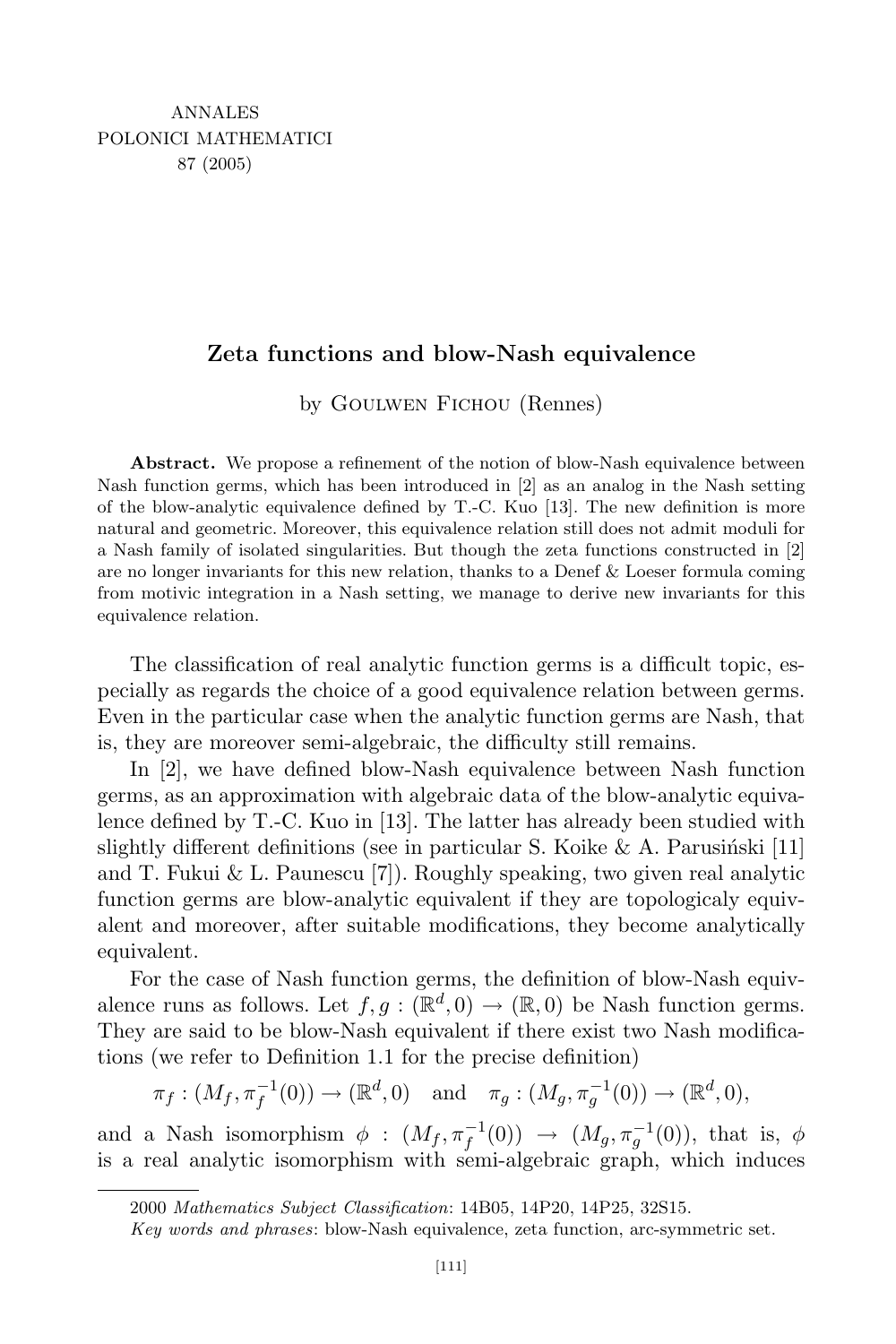a homeomorphism h between neighbourhoods of 0 in  $\mathbb{R}^d$  such that  $f =$  $q \circ h$ .

For a stronger notion of blow-Nash equivalence, we know computable invariants, which seem to be efficient tools to distinguish blow-Nash type [2, 3]. These invariants, called zeta functions (cf. Section 2.2), are constructed in a similar way to the motivic zeta functions of Denef & Loeser, using the virtual Poincar´e polynomial of arc-symmetric sets as a generalized Euler characteristic (cf. Section 2.1).

However, the definition of blow-Nash equivalence given in [2] is strong and technical. In particular the modifications are required to be algebraic, which is not natural in the Nash setting. The weaker definition of blow-Nash equivalence introduced in this paper is more natural and geometric. It is closer to the definition of blow-analytic equivalence considered by S. Koike and A. Parusinski in  $[11]$ . Moreover, it is an equivalence relation (Proposition 1.3). It is a crucial fact to prove that this equivalence relation has a good behaviour with respect to families of Nash function germs. In this direction, Theorem 1.5 states that a family with isolated singularities does not admit moduli. This result is more general that the one in [2], but the proof is just a refinement of the former one. We also mention in Section 1.2 various criteria to ensure the blow-Nash triviality of a given family.

Recently, invariants for this kind of equivalence relation have been introduced (see [6] for a survey). In particular, we defined in [2] zeta functions, following ideas coming from motivic integration [1], via the virtual Poincaré polynomial [15].

Unfortunately, although the definition of blow-Nash equivalence in this paper is more natural and geometric, the zeta functions are no longer invariants in general. However, one can derive new invariants from these zeta functions by evaluating their coefficients, which are rational functions in the indeterminate u with coefficients in  $\mathbb{Z}$ , at convenient values (cf. Theorem 3.4). As a key ingredient, we generalize the Denef & Loeser formulae, which express the zeta functions in terms of a modification, to the setting of Nash modifications (see Section 2.3).

As an application, we manage to distinguish the blow-Nash type of some Brieskorn polynomials whose blow-analytic type is not even known!

Acknowledgements. The author wishes to thank T. Fukui, S. Koike and A. Parusinski for valuable discussions on the subject.

## 1. Blow-Nash equivalence

1.1. Let us begin by stating the definition of blow-Nash equivalence between Nash function germs that we consider in this paper. It is a natural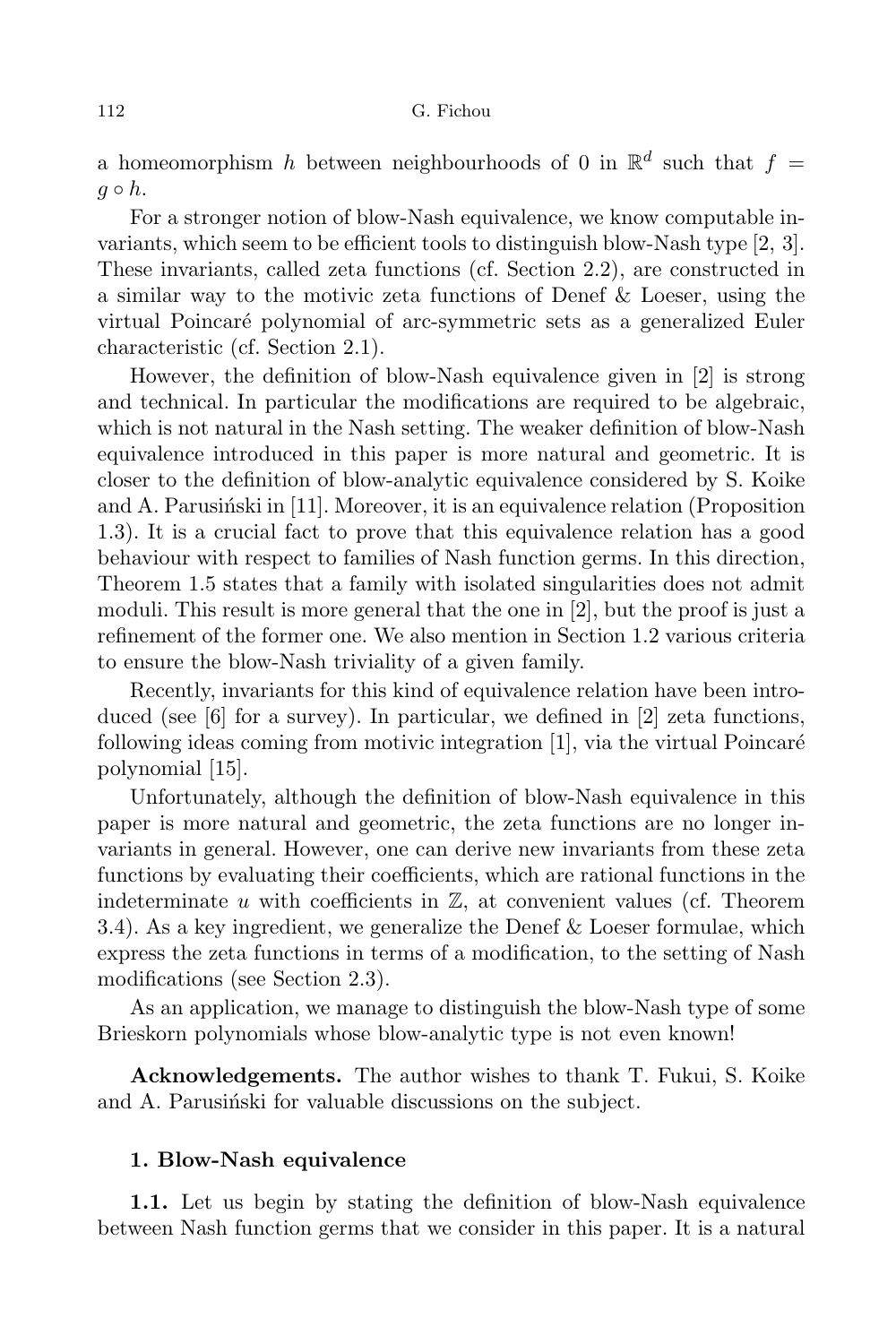adaptation of the blow-analytic equivalence defined by  $T.-C$ . Kuo  $([13])$  to the Nash framework.

DEFINITION 1.1.

- (1) Let  $f: (\mathbb{R}^d, 0) \to (\mathbb{R}, 0)$  be a Nash function germ. A Nash modification of f is a proper surjective Nash map  $\pi : (M, \pi^{-1}(0)) \to (\mathbb{R}^d, 0)$ whose complexification  $\pi^*$  is an isomorphism everywhere except on some thin subset of  $M^*$ , and such that  $f \circ \pi$  has only normal crossings.
- (2) Two given germs of Nash functions  $f, g : (\mathbb{R}^d, 0) \to (\mathbb{R}, 0)$  are said to be blow-Nash equivalent if there exist two Nash modifications

 $\sigma_f: (M_f, \sigma_f^{-1}(0)) \to (\mathbb{R}^d, 0) \text{ and } \sigma_g: (M_g, \sigma_g^{-1}(0)) \to (\mathbb{R}^d, 0),$ 

and a Nash isomorphism  $\Phi$  between semi-algebraic neighbourhoods  $(M_f, \sigma_f^{-1}(0))$  and  $(M_g, \sigma_g^{-1}(0))$  which induces a homeomorphism  $\phi$ :  $(\mathbb{R}^d, 0) \to (\mathbb{R}^d, 0)$  such that the diagram



is commutative.

REMARK 1.2.

- (1) Let us specify some classical terminology (see [6] for example). A homeomorphism  $\phi$  as above is called a *blow-Nash homeomorphism*. If, as in [2], we ask moreover  $\Phi$  to preserve the multiplicities of the jacobian determinant along the exceptional divisors of the Nash modifications  $\sigma_f$ ,  $\sigma_g$ , then  $\Phi$  is called a *blow-Nash isomorphism*. Note that there exist blow-Nash homeomorphisms which are not blow-Nash isomorphisms (see [6]).
- (2) In [2], we consider a more specjal notion of blow-Nash equivalence. Namely, the Nash modifications are replaced by proper algebraic birational morphisms and the blow-Nash homeomorphism is moreover required to be a blow-Nash isomorphism. Definition 1.1 is more natural since all the data are of Nash class.

The proof of the following result is a direct analog of the corresponding one in [13].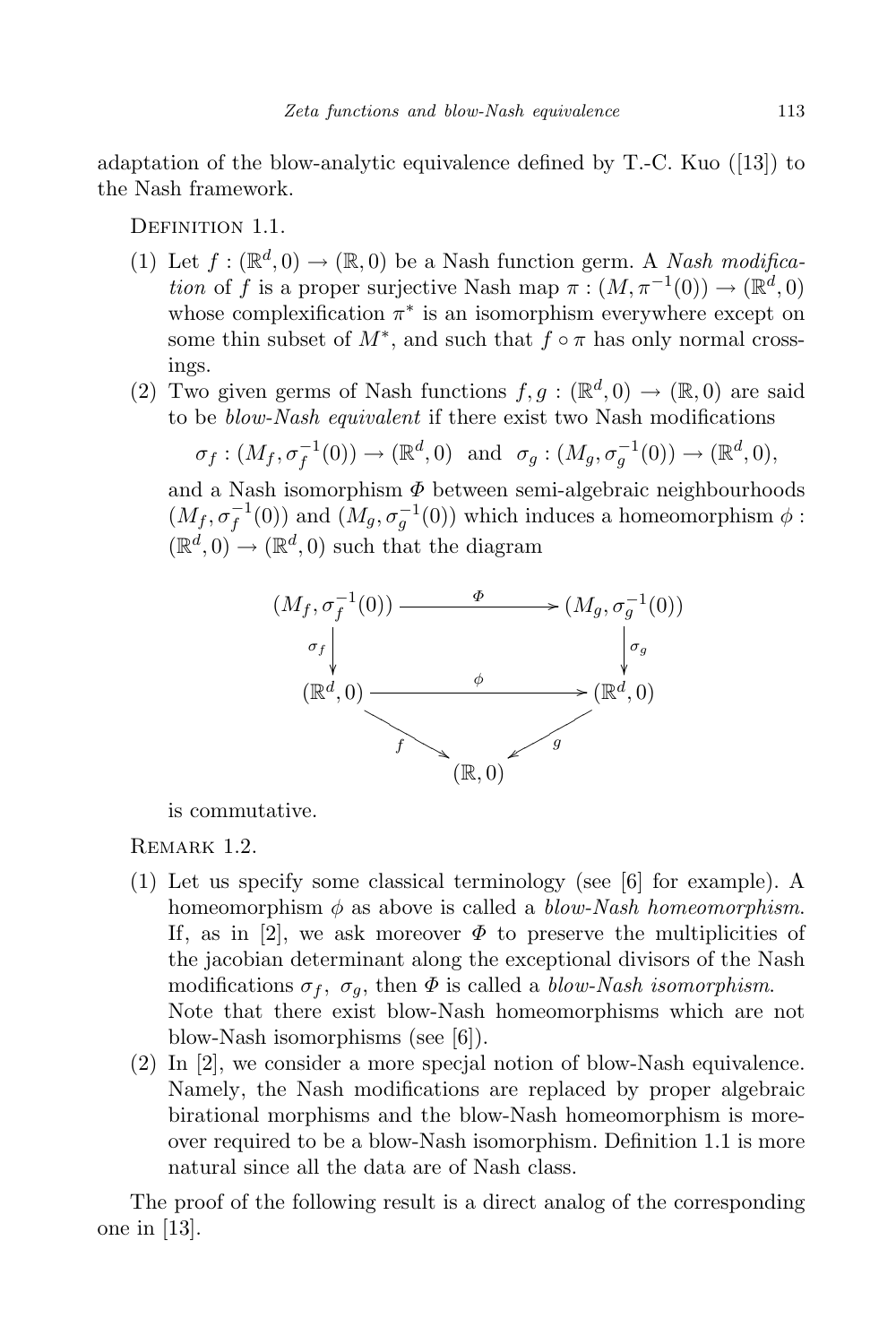PROPOSITION 1.3. Blow-Nash equivalence is an equivalence relation between Nash function germs.

*Proof.* The point is the transitivity property. Let  $f_1, f_2, f_3 : (\mathbb{R}^d, 0) \to$ (R, 0) be Nash function germs such that  $f_1 \sim f_2$  and  $f_2 \sim f_3$ . Let  $\sigma_1, \sigma_2$ and  $\sigma'_2, \sigma'_3$  be Nash modifications, and  $\phi, \phi'$  be homeomorphisms as in Definition 1.1 for  $f_1, f_2$  and  $f_2, f_3$  respectively. The fiber product M (respectively M') of  $\phi \circ \sigma_1$  and  $\sigma_2$  (respectively  $\phi' \circ \sigma_2'$  and  $\sigma_3'$ ) gives suitable Nash modifications of  $(\mathbb{R}^d, 0)$ . Taking once more the fiber product M'' of M and M' solves the problem since the compositions of the projections with the initial modifications  $\sigma_1$  and  $\sigma'_3$  remain Nash modifications for  $f_1$ and  $f_3$ .



REMARK 1.4. Note that for the blow-Nash equivalence considered in [2], we had to consider the equivalence relation generated by a similar relation. This difficulty came from the fact that the fiber product of an algebraic map and a Nash map need not be algebraic. The point here is that the fiber product of Nash maps still remains in the Nash class.

The question of moduli is a natural and crucial issue when one studies an equivalence relation between germs. The following theorem states that blow-Nash equivalence has a good behaviour with respect to families of Nash function germs. More precisely, blow-Nash equivalence does not admit moduli for a Nash family of Nash function germs with an isolated singularity. Denote by P the cube  $[0,1]^k$  for an integer k.

THEOREM 1.5. Let  $F: (\mathbb{R}^d, 0) \times P \to (\mathbb{R}, 0)$  be a Nash map and assume that  $F(\cdot, p) : (\mathbb{R}^d, 0) \to \mathbb{R}$  has an isolated singularity at 0 for each  $p \in P$ . Then the family  $F(\cdot, p)$ , for  $p \in P$ , consists of a finite number of blow-Nash equivalence classes.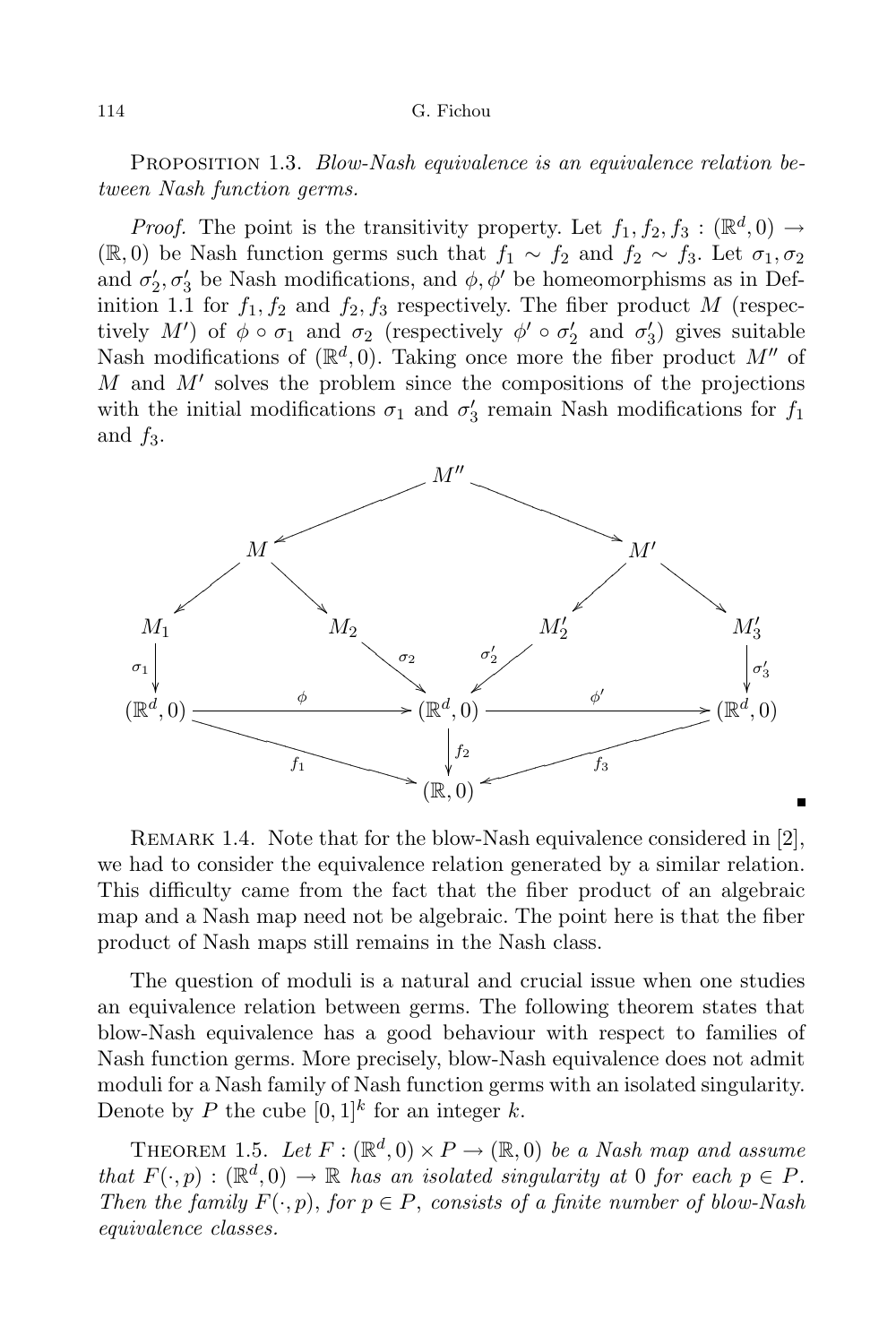Remark 1.6. The proof of Theorem 1.5 can be performed in a similar way to the one in [2], even if the result is more general here. Indeed, in [2] we had to restrict the study to particular Nash families, namely families which admit, as a resolution of the singularities, an algebraic modification. But if we allow the modifications to become Nash, Hironaka's resolution of singularities provides us suitable Nash modifications [9].

1.2. Blow-Nash triviality. In view of classification problems, a worthwhile issue is to give criteria for a Nash family to consist of a unique blow-Nash class. In particular, one says that a Nash family  $F: (\mathbb{R}^d, 0) \times P \to (\mathbb{R}, 0)$ is blow-Nash trivial if there exist a Nash modification  $\sigma$  :  $(M, E) \rightarrow (\mathbb{R}^d, 0)$ , a t-level preserving homeomorphism  $\varphi : (\mathbb{R}^d, 0) \times P \to (\mathbb{R}^d, 0) \times P$  and a t-level preserving Nash isomorphism  $\Phi : (M, E) \times P \to (M, E) \times P$  such that the diagram

$$
(M, E) \times P \xrightarrow{\sigma \times \mathrm{id}} (\mathbb{R}^d, 0) \times P \xrightarrow{(x, p) \mapsto F(x, 0)} (\mathbb{R}, 0)
$$
  
\n
$$
\phi \downarrow \qquad \qquad \downarrow \phi \qquad \qquad \downarrow \mathrm{id}
$$
  
\n
$$
(M, E) \times P \xrightarrow{\sigma \times \mathrm{id}} (\mathbb{R}^d, 0) \times P \xrightarrow{(x, p) \mapsto F(x, p)} (\mathbb{R}, 0)
$$

is commutative.

Below, we mention sufficient conditions to ensure the blow-Nash triviality of a given family, which are analogs of corresponding results concerning blow-analytic equivalence ([7], [8]). Moreover their proof (cf. Remark 1.10) is a direct consequence of the one of Theorem 1.5.

Let us introduce some terminology before stating the first result, which is inspired by the main theorem of  $[8]$ . For an analytic function germ  $f$ :  $(\mathbb{R}^d, 0) \to (\mathbb{R}, 0)$ , denote by  $\sum_I c_I x^I$  its Taylor expansion at the origin, where  $x^I = x_1^{i_1} \cdots x_d^{i_d}, I = (i_1, \ldots, i_d)$ . The *Newton polygon* of f is the convex hull of the union of the sets  $I + \mathbb{R}^d_+$  for those |I| such that  $c_I \neq 0$ . For a face  $\gamma$  of this polyhedron, we put  $f_{\gamma}(x) = \sum_{I \in \gamma} c_I x^I$ . The germ f is said to be nondegenerate, with respect to its Newton polygon, if the only singularities of  $f_{\gamma}$  are concentrated in the coordinate hyperplanes, for any compact face  $\gamma$  of the Newton polygon. Finally, one says that a given face is a *coordinate* face if it is parallel to some coordinate hyperplane.

PROPOSITION 1.7. Assume that the Newton polygon of  $F(\cdot, p)$  is independent of  $p \in P$ , nondegenerate for each  $p \in P$ , and that  $(F(\cdot, p))_{\gamma}$  is independent of  $p \in P$  for any noncompact and noncoordinate face  $\gamma$  of the Newton polygon. Then the family  $\{F(\cdot,p)\}_{p\in P}$  is blow-Nash trivial.

The second result is inspired by the main theorem in [7]. Consider the Taylor expansion  $F(x, p) = \sum_I c_I(p) x^I$  of F at the origin of  $\mathbb{R}^d$ . For a d-uple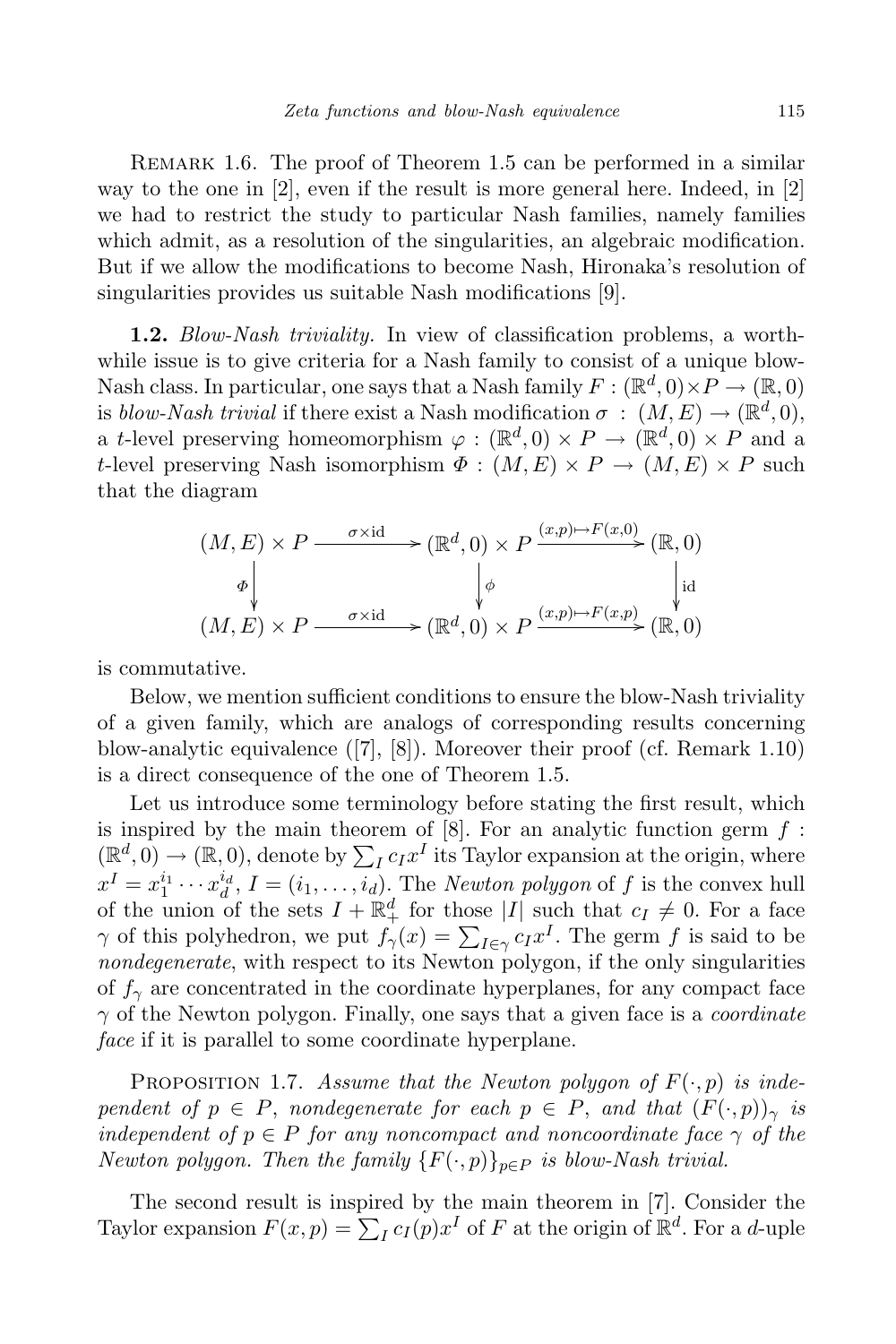of positive integers  $w = (w_1, \ldots, w_d)$ , we set

$$
H_i^{(w)}(x,p) = \sum_{I:\,|I|_w=i} c_I x^I, \quad \text{where} \quad |I|_w = i_1 w_1 + \dots + i_d w_d.
$$

Denote by m the smallest integer i such that  $H_i^{(w)}$  $i^{(w)}(x,p)$  is not identically equal to 0.

PROPOSITION 1.8. If there exists a d-uple of positive integers  $w$  such that  $H_m^{(w)}(x,p)$  has an isolated singularity at the origin of  $\mathbb{R}^d$  for any  $p \in P$ , then the family  $\{F(\cdot,p)\}_{p\in P}$  is blow-Nash trivial.

EXAMPLE 1.9 ([7]). Let  $F: (\mathbb{R}^3, 0) \times \mathbb{R} \to (\mathbb{R}, 0)$  be the Briançon-Speder family, that is,

$$
F(x, y, z, p) = z5 + py6z + xy7 + x15.
$$

This family is weighted homogeneous with weight  $(1, 2, 3)$  and weighted degree 15. Moreover it defines an isolated singularity at the origin for  $p \neq$  $p_0 = -15^{1/7} (7/2)^{4/5} / 3$ . Therefore the Briançon–Speder family is blow-Nash trivial over each interval that does not contain  $p_0$ .

REMARK 1.10. The proof of these triviality results in the blow-analytic case is based on integration along an analytic vector field defined on the parameter space, and which can be lifted through the modification. The flow of the lifted vector field gives the trivialization upstairs. Moreover the assumptions made enable one to choose, as a modification, a toric modification that has a unique critical value at the origin of  $\mathbb{R}^d$ . Therefore the trivialization upstairs induces a trivialization at the level of the parameter space.

However, by integration along a Nash vector field, one may not keep Nash data, and therefore the same method as in the blow-analytic case does not apply in the situation of Propositions 1.7, 1.8. However, one can replace this integration by the following argument (presented in detail in [2]). First, resolve the singularities of the family via the relevant toric modification as in [7], [8]. Then trivialize the zero level of the function germs with the Nash Isotopy Lemma [5]. Finally, trivialize the t-levels,  $t \neq 0$ , via well-chosen projections that can be proven to be of blow-Nash class.

2. Zeta functions. In this section, we recall the definition of the naive zeta function of a Nash function germ (as defined in [2]). Then we prove the so-called Denef & Loeser formula for such a zeta function in terms of a Nash modification. This result is new and requires generalizing the change of variables formula in the theory of motivic integration to the Nash setting.

**2.1.** Virtual Poincaré polynomial of arc-symmetric sets. Arc-symmetric sets have been introduced by K. Kurdyka [14] in 1988 in order to study "rigid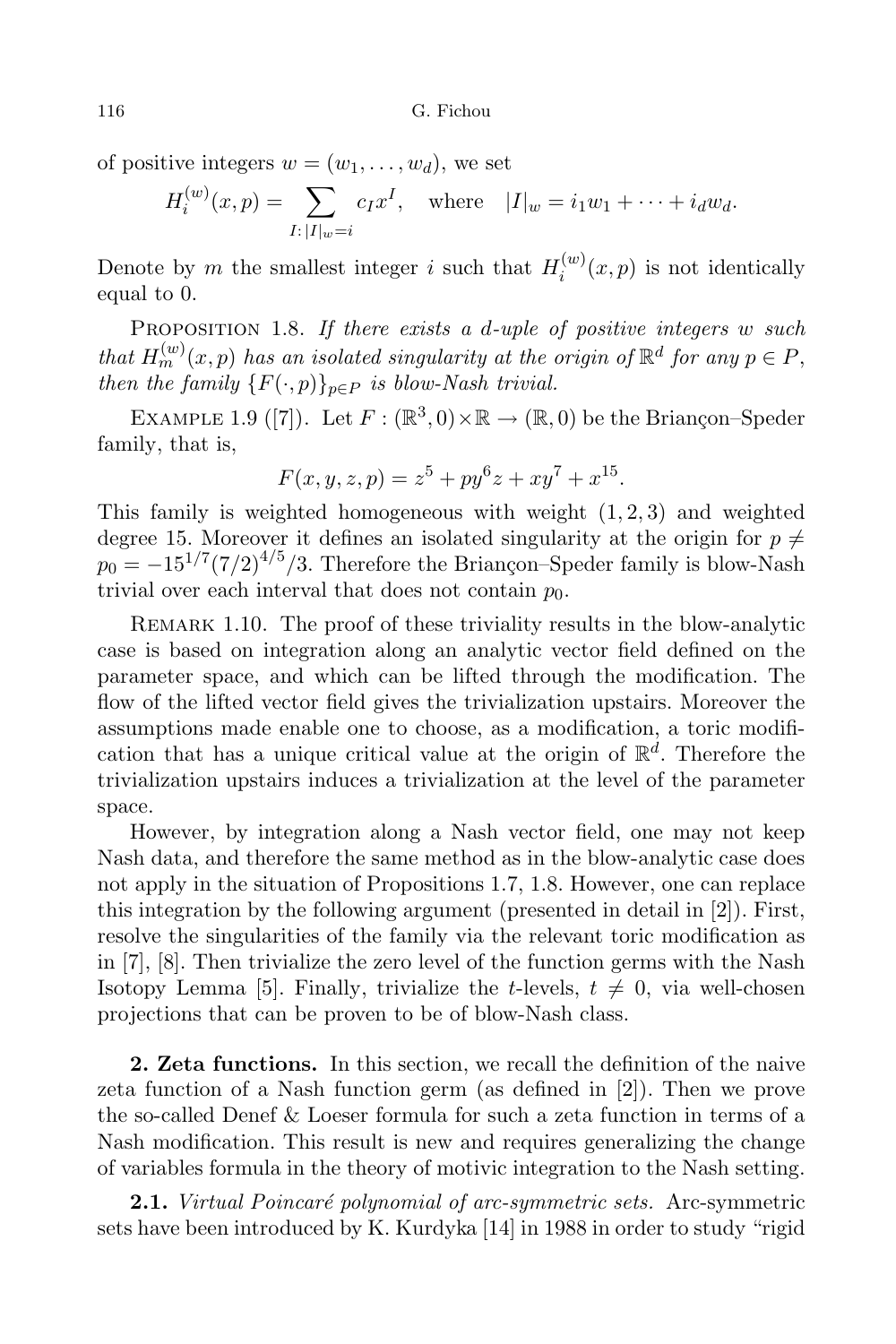components" of real algebraic varieties. The category of arc-symmetric sets contains the real algebraic varieties and, in some sense, this category has a better behaviour than that of real algebraic varieties, maybe closer to complex algebraic varieties. For a detailed treatment of arc-symmetric sets, we refer to [2]. Nevertheless, let us give a precise definition of such sets.

We fix a compactification of  $\mathbb{R}^n$ , for instance  $\mathbb{R}^n \subset \mathbb{P}^n$ .

DEFINITION 2.1. Let  $A \subset \mathbb{P}^n$  be a semi-algebraic set. We say that A is arc-symmetric if, for every real analytic arc  $\gamma : ]-1,1[ \rightarrow \mathbb{P}^n$  such that  $\gamma$ (|-1, 0[) ⊂ A, there exists  $\varepsilon > 0$  such that  $\gamma$ (|0,  $\varepsilon$ [) ⊂ A.

One can think about arc-symmetric sets as the biggest category, denoted  $\mathcal{AS}$ , stable under boolean operations and containing the compact real algebraic varieties and their connected components.

In particular, the following lemma specifies what the nonsingular arcsymmetric sets are. Note that by an isomorphism between arc-symmetric sets, we mean a birational map containing the arc-symmetric sets in the support. Moreover, a nonsingular arc-symmetric set is an arc-symmetric set whose intersection with the singular locus of its Zariski closure is empty.

LEMMA 2.2  $([2])$ . Compact nonsingular arc-symmetric sets are isomorphic to unions of connected components of compact nonsingular real algebraic varieties.

A Nash isomorphism between arc-symmetric sets  $A_1, A_2 \in \mathcal{AS}$  is the restriction of an analytic and semi-algebraic isomorphism between compact semi-algebraic and real analytic sets  $B_1, B_2$  containing  $A_1, A_2$  respectively. Generalized Euler characteristics for arc-symmetric sets are invariants, under Nash isomorphisms, which enable one to give concrete measures in the theory of motivic integration. A generalized Euler characteristic is defined as follows.

An *additive map* on  $\mathcal{A}\mathcal{S}$  with values in an abelian group is a map  $\chi$ defined on  $AS$  such that

- (1) for arc-symmetric sets A and B which are Nash isomorphic,  $\chi(A)$  =  $\chi(B)$ ,
- (2) for a closed arc-symmetric subset B of A,  $\chi(A) = \chi(B) + \chi(A \setminus B)$ .

If moreover  $\chi$  takes its values in a commutative ring and satisfies  $\chi(A\times B)$  =  $\chi(A)\cdot \chi(B)$  for arc-symmetric sets A, B, then we say that  $\chi$  is a generalized Euler characteristic on AS.

In [2] we proved:

PROPOSITION 2.3. There exist additive maps on  $AS$  with values in  $\mathbb{Z}$ , denoted  $\beta_i$  and called virtual Betti numbers, that coincide with the classical Betti numbers dim  $H_i(\cdot, \mathbb{Z}/2\mathbb{Z})$  on the connected components of compact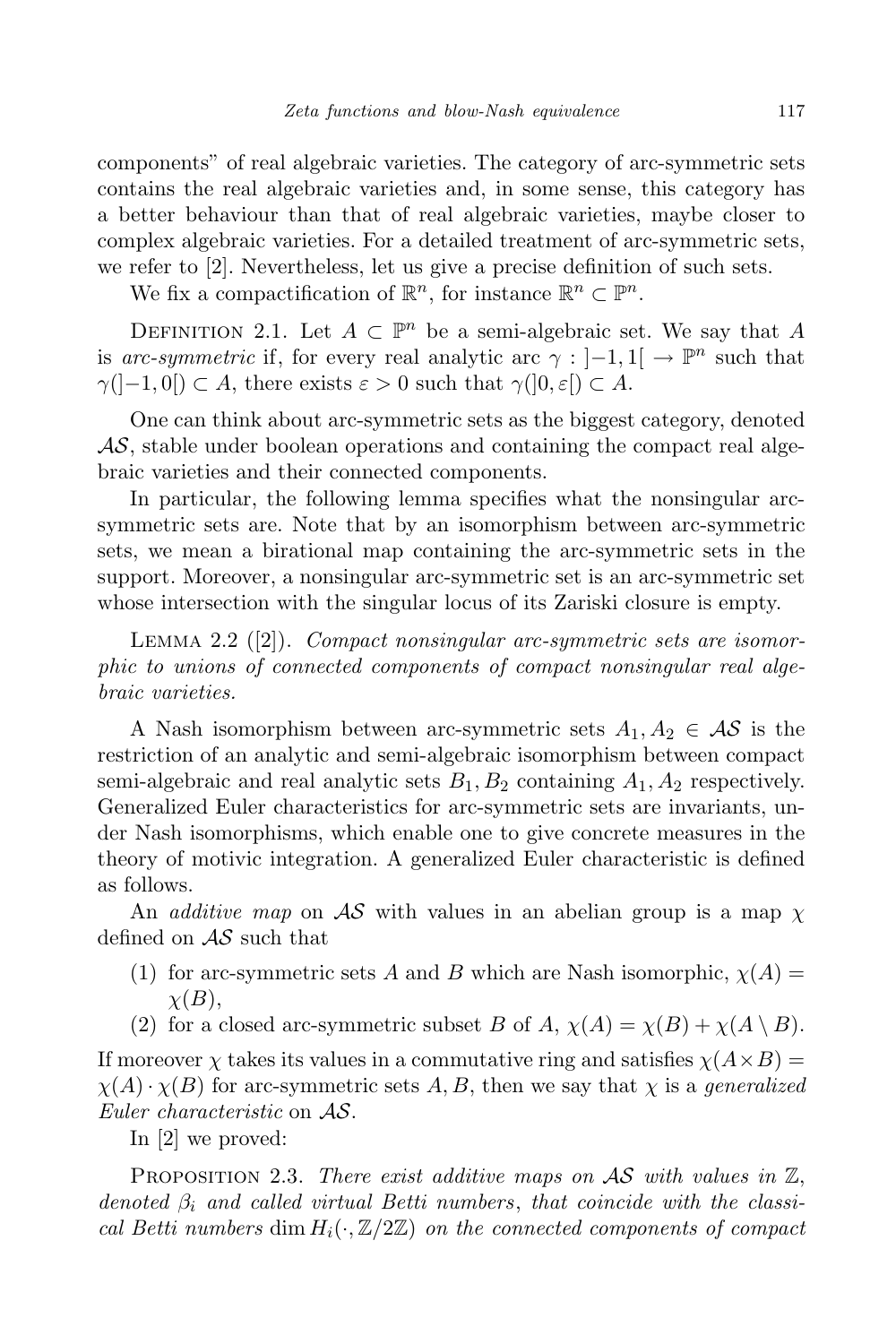nonsingular real algebraic varieties. Moreover  $\beta(\cdot) = \sum_{i\geq 0} \beta_i(\cdot) u^i$  is a generalized Euler characteristic on  $\mathcal{AS}$ , with values in  $\mathbb{Z}[u]$ .

EXAMPLE 2.4. If  $\mathbb{P}^k$  denotes the real projective space of dimension k, which is nonsingular and compact, then  $\beta(\mathbb{P}^k) = 1 + u + \cdots + u^k$ . Now, compactify the affine line  $\mathbb{A}^1_{\mathbb{R}}$  to  $\mathbb{P}^1$  by adding one point at infinity. By additivity  $\beta(\mathbb{A}_{\mathbb{R}}^1) = \beta(\mathbb{P}^1) - \beta(\text{point}) = u$ , and so  $\beta(\mathbb{A}_{\mathbb{R}}^k) = u^k$ .

REMARK 2.5.

- (1) The virtual Poincar´e polynomial is not a topological invariant (cf.  $|15|$ ).
- (2) The virtual Poincaré polynomial  $\beta$  respects the dimension of arcsymmetric sets: for  $A \in \mathcal{AS}$ , dim(A) = deg( $\beta(A)$ ). In particular, this ensures that a nonempty arc-symmetric set has a nonzero value under the virtual Poincaré polynomial.
- (3) By evaluating u at  $-1$ , one recovers the classical Euler characteristic with compact supports  $([2, 15])$ .

2.2. Zeta functions. The zeta functions of a Nash function germ are defined by taking the value, under the virtual Poincaré polynomial, of certain sets of arcs related to the germ.

Denote by  $\mathcal L$  the space of formal arcs at the origin  $0 \in \mathbb{R}^d$ , defined by

$$
\mathcal{L} = \mathcal{L}(\mathbb{R}^d, 0) = \{ \gamma : (\mathbb{R}, 0) \to (\mathbb{R}^d, 0) : \gamma \text{ formal} \},
$$

and by  $\mathcal{L}_n$ , for an integer n, the space of arcs truncated at the order  $n+1$ :

$$
\mathcal{L}_n = \{ \gamma(t) = a_1 t + a_2 t^2 + \dots + a_n t^n : a_i \in \mathbb{R}^d \}.
$$

Let  $\pi_n : \mathcal{L} \to \mathcal{L}_n$  be the truncation morphism.

Consider a Nash function germ  $f : (\mathbb{R}^d, 0) \to (\mathbb{R}, 0)$ . We define the *naive* zeta function  $Z_f(u,T)$  of f as the following element of  $\mathbb{Z}[u, u^{-1}][[T]]$ :

$$
Z_f(u,T) = \sum_{n\geq 1} \beta(\mathcal{X}_n) u^{-nd} T^n,
$$

where  $\mathcal{X}_n$  is composed of those arcs that, composed with f, give a series with order *n*:

$$
\mathcal{X}_n = \{ \gamma \in \mathcal{L}_n : \text{ord}(f \circ \gamma) = n \} = \{ \gamma \in \mathcal{L}_n : f \circ \gamma(t) = bt^n + \cdots, b \neq 0 \}.
$$

Similarly, we define zeta functions with sign by

$$
Z_f^+(u,T) = \sum_{n \ge 1} \beta(\mathcal{X}_n^+) u^{-nd} T^n, \quad Z_f^-(u,T) = \sum_{n \ge 1} \beta(\mathcal{X}_n^-) u^{-nd} T^n
$$

where

$$
\mathcal{X}_n^{\pm} = \{ \gamma \in \mathcal{L}_n : f \circ \gamma(t) = \pm t^n + \cdots \}.
$$

We remark that  $\mathcal{X}_n$ ,  $\mathcal{X}_n^{\pm}$ , for  $n \geq 1$ , are constructible subsets of  $\mathbb{R}^{nd}$ , hence belong to AS.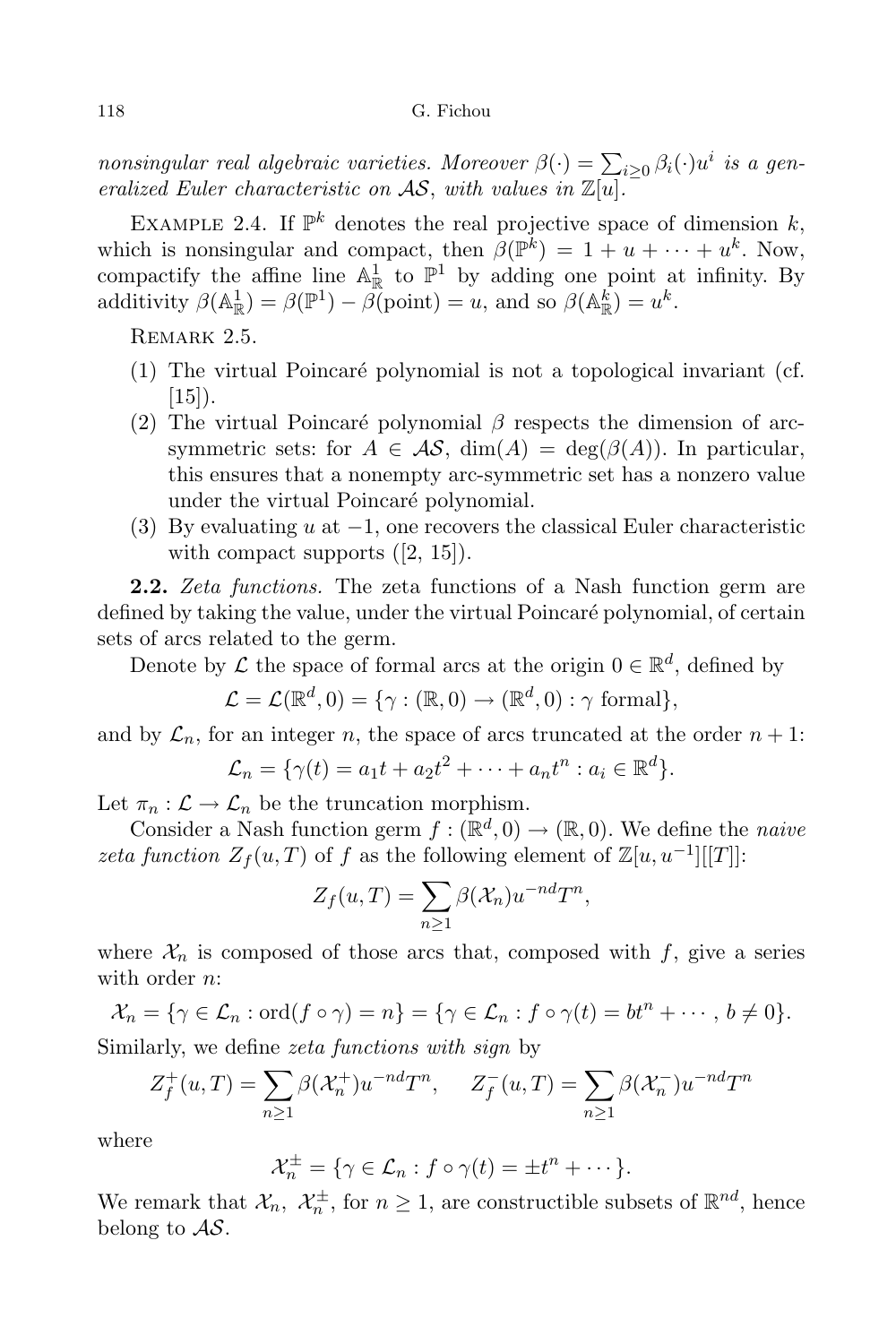In [2], we prove that these zeta functions are invariants for the stronger notion of blow-Nash equivalence (with blow-Nash isomorphism). Adapted to the present case, what we will prove is:

PROPOSITION 2.6. Let  $f, g : (\mathbb{R}^d, 0) \to (\mathbb{R}, 0)$  be germs of Nash functions. If  $f$  and  $g$  are blow-Nash equivalent via a blow-Nash isomorphism, then

$$
Z_f(u,T) = Z_g(u,T), \quad Z_f^{\pm}(u,T) = Z_g^{\pm}(u,T).
$$

REMARK 2.7.

- (1) We do not know whether or not the zeta functions are invariant for blow-Nash equivalence.
- (2) The above result is a step toward the resolution of the main issue of the paper (Theorem 3.4): what information is preserved, at the level of zeta functions, if a blow-Nash homeomorphism replaces a blow-Nash isomorphism.
- (3) Note that if the modifications appearing in the definition of the blow-Nash equivalence of f and q are moreover algebraic, the result is precisely the one in [2]. So what we have to justify here is that Nash modifications are allowed. The key point is the Denef & Loeser formula (cf. next section).

**2.3.** Denef & Loeser formula for a Nash modification. The key ingredient of the proof of Proposition 2.6, which will also be crucial in Section 3, is the following Denef & Loeser formula which expresses the zeta function of a Nash function germ in terms of a modification of its zero locus. First, we state the case of the naive zeta function.

PROPOSITION 2.8 (Denef & Loeser formula). Let  $\sigma$  :  $(M, \sigma^{-1}(0)) \rightarrow$  $(\mathbb{R}^d, 0)$  be a Nash modification of  $\mathbb{R}^d$  such that  $f \circ \sigma$  and the jacobian determinant jac $\sigma$  have only normal crossings simultaneously, and assume moreover that  $\sigma$  is an isomorphism over the complement of the zero locus of f. Let  $(f \circ \sigma)^{-1}(0) = \bigcup_{j \in J} E_j$  be the decomposition of  $(f \circ \sigma)^{-1}(0)$  into irreducible components, and assume that  $\sigma^{-1}(0) = \bigcup_{k \in K} E_k$  for some  $K \subset J$ . Put  $N_i = \text{mult}_{E_i} f \circ \sigma$  and  $\nu_i = 1 + \text{mult}_{E_i} \text{jac } \sigma$ , and, for  $I \subset J$ , set

$$
E_I^0 = \Big(\bigcap_{i\in I} E_i\Big) \setminus \Big(\bigcup_{j\in J\setminus I} E_j\Big).
$$

Then

$$
Z_f(u,T) = \sum_{I \neq \emptyset} (u-1)^{|I|} \beta(E_I^0 \cap \sigma^{-1}(0)) \Phi_I(T)
$$

where

$$
\Phi_I(T) = \prod_{i \in I} \frac{u^{-\nu_i} T^{N_i}}{1 - u^{-\nu_i} T^{N_i}}.
$$

Ni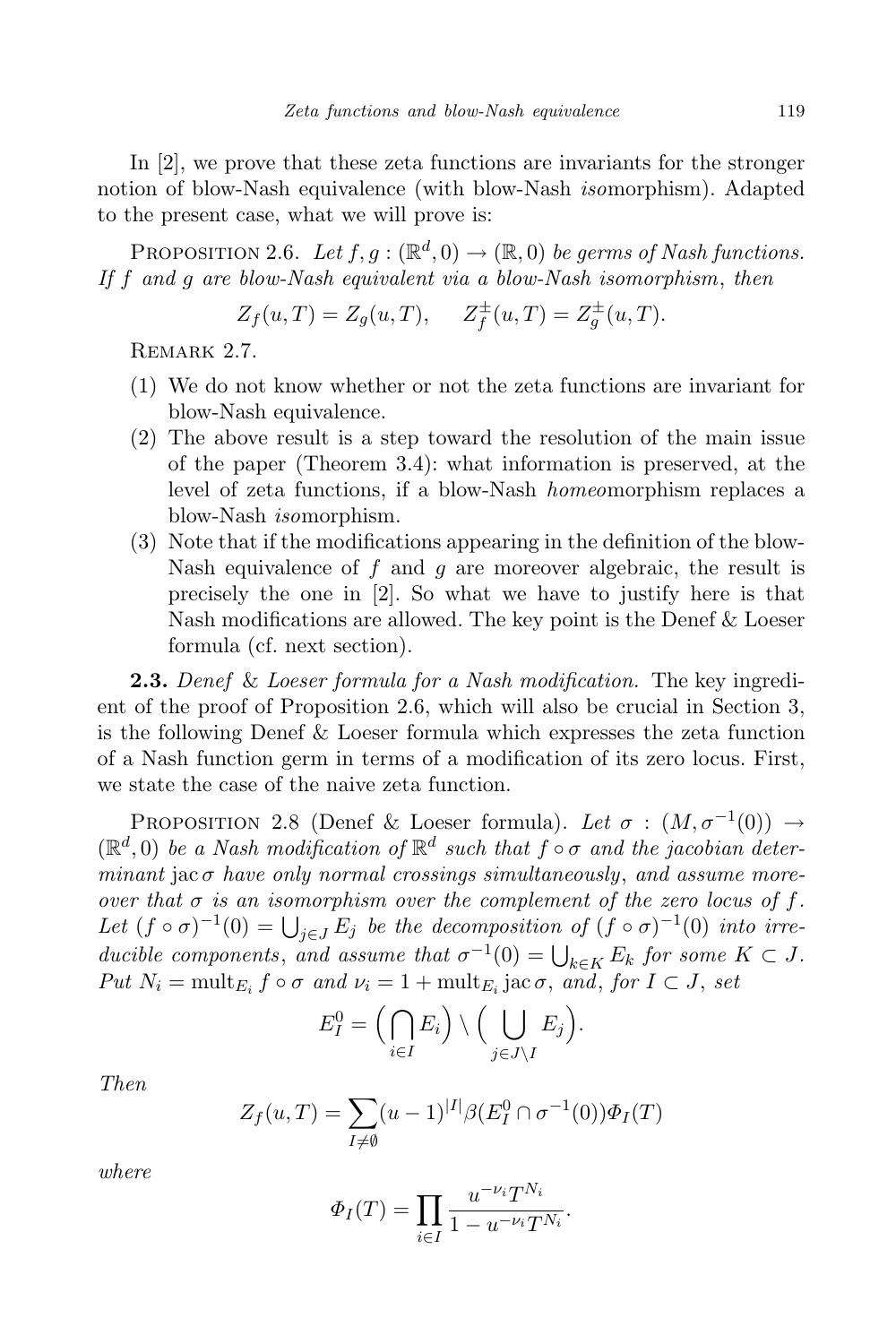In the case with sign, let us define first coverings of the exceptional strata  $E_I^0$  as follows.

Let U be an affine open subset of M such that  $f \circ \sigma = u \prod_{i \in I} y_i^{N_i}$  on U, where  $u$  is a Nash function that does not vanish. Put

$$
R_U^{\pm} = \{ (x, t) \in (E_I^0 \cap U) \times \mathbb{R} : t^m = \pm 1/u(x) \},\
$$

where  $m = \gcd(N_i)$ . Then the  $R_U^{\pm}$  $U^{\pm}_{U}$  glue together along the  $E^{0}_{I} \cap U$  to give  $\widetilde{E_I^{0,\pm}}$ .

Proposition 2.9. With the assumptions and notation of Proposition 2.8, one can express the zeta functions with sign in terms of a Nash modification as

$$
Z_f^{\pm}(T) = \sum_{I \neq \emptyset} (u-1)^{|I|-1} \beta(\widetilde{E_I^{0,\pm}} \cap \sigma^{-1}(0)) \prod_{i \in I} \frac{u^{-\nu_i} T^{N_i}}{1 - u^{-\nu_i} T^{N_i}}.
$$

REMARK 2.10. The proofs of Propositions 2.8 and 2.9 in the Nash case run as in the algebraic case (cf. [2] for example, which is already an adaptation to the real case of [1]). In particular, in the remainder of this section, we prove that we can apply the same method. The main point is that we have at our disposal a Kontsevich change of variables formula in the Nash case. In order to prove this, the following lemma is crucial.

LEMMA 2.11. Let  $h:(M, E) \to (\mathbb{R}^d, 0)$  be a proper surjective Nash map. Put

$$
\Delta_e = \{ \gamma \in \mathcal{L}(M, E) : \text{ord}_t \, \text{jac} \, h(\gamma(t)) = e \}
$$

for an integer  $e \geq 1$ , where  $\mathcal{L}(M, E)$  is the space of formal arcs on M with origin in E, and put  $\Delta_{e,n} = \pi_n(\Delta_e)$ . If  $e \geq 1$  and  $n \geq 2e$ , then  $h_n(\Delta_{e,n})$ is arc-symmetric and  $h_n$  is a piecewise trivial fibration over  $\Delta_{e,n}$ , where the pieces are arc-symmetric sets, with fiber  $\mathbb{R}^e$ .

As an intermediate result, note the following elementary lemma whose proof is based on Taylor's formula (cf. [1]).

LEMMA 2.12. Let  $e \geq 1$  and  $n \geq 2e$ . If  $\gamma_1, \gamma_2 \in \mathcal{L}(M, E)$ ,  $\gamma_1 \in \Delta_e$  and  $h(\gamma_1) \equiv h(\gamma_2) \bmod t^{n+1}$  then  $\gamma_2 \in \Delta_e$  and  $\gamma_1 \equiv \gamma_2 \bmod t^{n-e+1}$ .

*Proof of Lemma 2.11.* It follows from Lemma 2.12 that  $h_n$  is injective when restriced to  $\Delta_{e,n} \cap \pi_{n-e}(\mathcal{L}(M,E))$ , and that  $h_n(\Delta_{e,n} \cap \pi_{n-e}(\mathcal{L}(M,E)))$  $= h_n(\Delta_{e,n})$ . Then  $h_n(\Delta_{e,n})$  is arc-symmetric, being the image under an injective Nash map of an arc-symmetric set (more precisely, a constructible set).

Now, the remainder of the proof can be carried out exactly as in [1].  $\blacksquare$ 

To obtain the Kontsevich change of variables formula for a Nash modification, and therefore Propositions 2.8 and 2.9, it suffices to follow the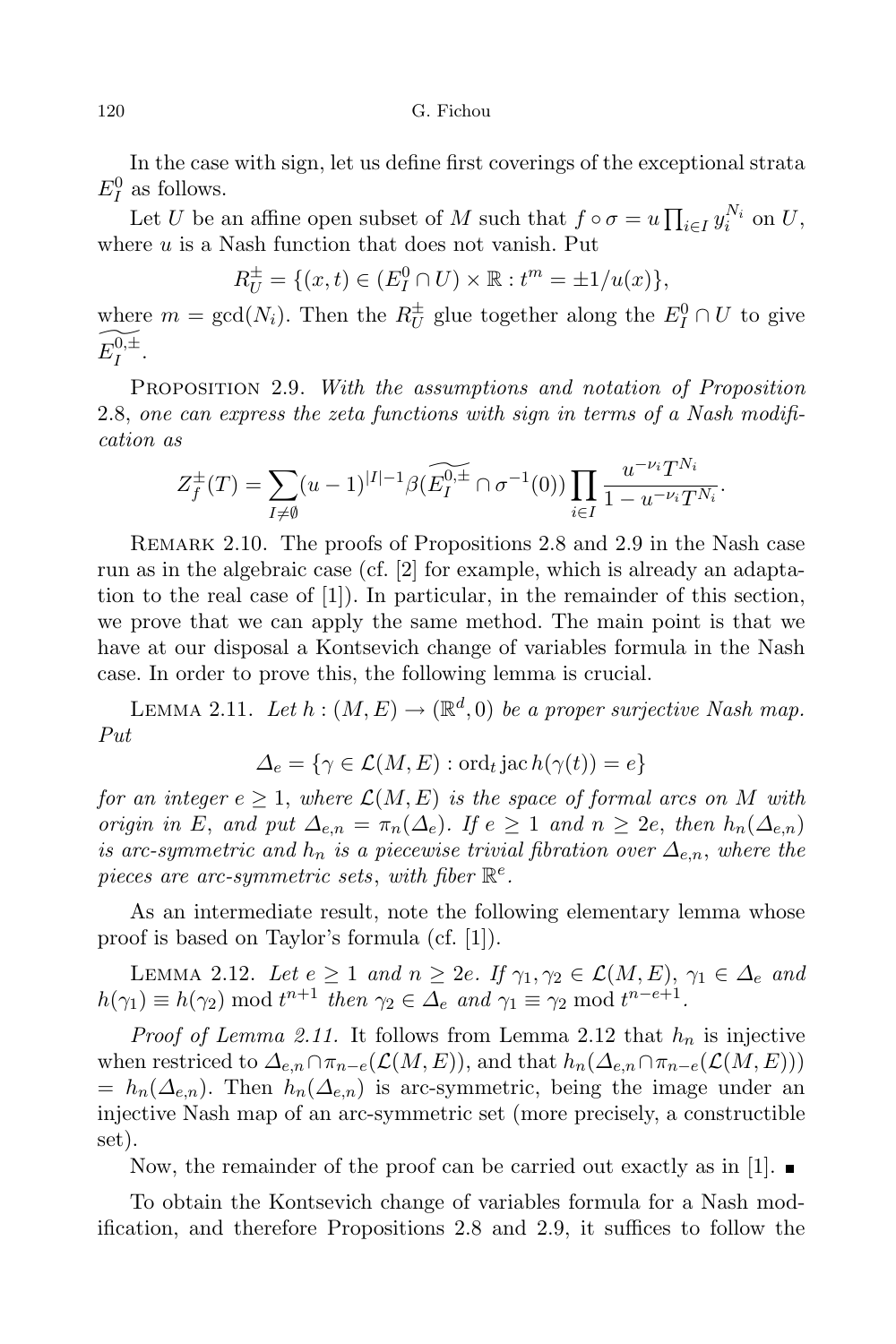same computation as in [2]. Indeed, Lemma 2.11 enables us to apply word for word the method given in [2], just by replacing "constructible sets" by "arc-symmetric sets".

Now we can detail the proof of Proposition 2.6.

Proof of Proposition 2.6. Let us prove the proposition in the case of the naive zeta functions.

Let  $f, g: (\mathbb{R}^d, 0) \to (\mathbb{R}, 0)$  be blow-Nash equivalent Nash function germs. By definition of blow-Nash equivalence, there exist two Nash modifications, joined by a commutative diagram as in Definition 1.1.

By a sequence of blowings-up with smooth Nash centres, one can make the jacobian determinants have only normal crossings. One can assume moreover that the exceptional divisors also have only normal crossings with the ones of the previous Nash modifications, so that we are in the situation where we can apply the Denef & Loeser formula.

Then it is sufficient to prove that the expressions of the zeta functions of the germs, obtained via the Denef & Loeser formula, coincide. Now, the terms of the form  $\beta(E_I^0 \cap \sigma^{-1}(0))$  are equal since the virtual Poincaré polynomial  $\beta$  is invariant under Nash isomorphisms (cf. Proposition 2.3) and the  $N_i$  remain the same because of the commutativity of the diagram (cf. Definition 1.1). Finally, the  $\nu_i$  coincide due to the additional assumption that the blow-Nash homeomorphism is a blow-Nash isomorphism.

3. Evaluating the zeta functions. In order to perform a classification of Nash function germs under blow-Nash equivalence, one needs invariants for this equivalence relation. The only ones known until now are the Fukui invariants  $[10]$  and the zeta functions of Koike–Parusinski defined with the Euler characteristic with compact supports [11]. However, for the stronger notion of blow-Nash equivalence, the zeta functions obtained via the virtual Poincaré polynomial are also invariants (cf. Proposition 2.6).

In this section, we define new invariants for blow-Nash equivalence. They are derived from the zeta functions of a Nash function germ introduced in Section 2.2. Recall that the zeta functions are formal power series in the indeterminate T with coefficients in  $\mathbb{Z}[u, u^{-1}]$ . The new invariants are obtained from the zeta functions by evaluating  $u$  in an appropriate way.

**3.1.** Evaluating u at  $-1$ . To begin with, let us note that we recover the zeta functions defined by S. Koike and A. Parusinski in [11], which have been proven to be invariants for the blow-analytic equivalence of real analytic function germs, by evaluating the zeta functions of Section 2.2 at  $u = -1$ .

Indeed, one recovers the Euler characteristic with compact supports by evaluating the virtual Poincaré polynomial at  $u = -1$  (cf. Remark 2.7(3)).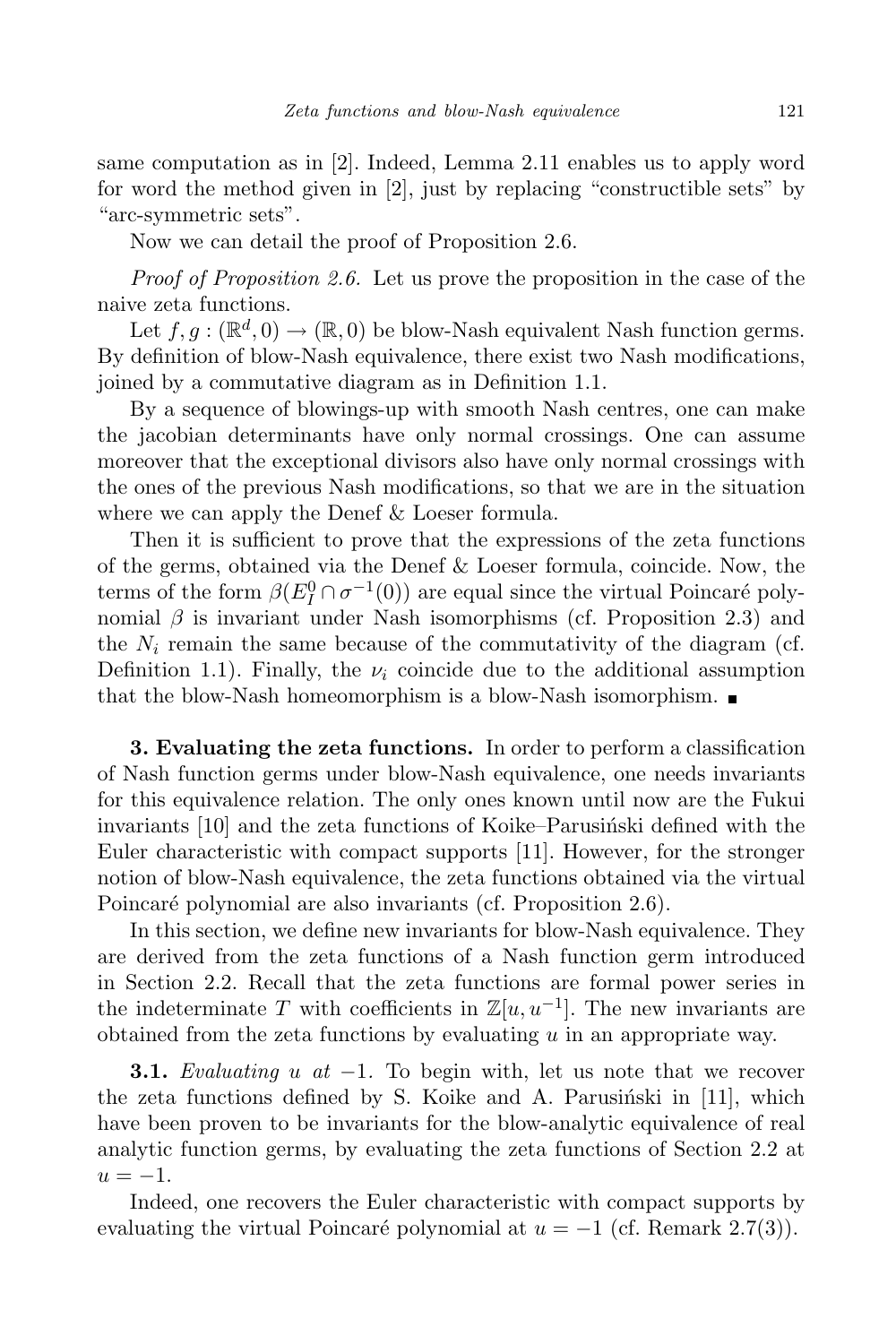REMARK 3.1. We also recover the zeta functions with sign of  $|11|$  of a Nash function germ f as  $-2Z_f^{\pm}$  $f^{\pm}(-1,T)$ . Indeed, the zeta functions of [11] are defined by considering the value under the Euler characteristic with compact supports  $\chi_c$  of the set of arcs

$$
Y_n^{\pm} := \{ \gamma \in \mathcal{L}_n : f \circ \gamma(t) = bt^n + \cdots, \pm b > 0 \}.
$$

But the map  $\mathcal{X}_n^{\pm} \times \mathbb{R}_+^* \to Y_n^{\pm}$ ,  $(\gamma(t), a) \mapsto \gamma(at)$ , is a homeomorphism, therefore

$$
\chi_c(Y_n^{\pm}) = \chi_c(\mathbb{R}_+^*) \cdot \chi_c(\mathcal{X}_n^{\pm}) = -2\chi_c(\mathcal{X}_n^{\pm}).
$$

As a consequence:

**PROPOSITION** 3.2. Let  $f, g : (\mathbb{R}^d, 0) \to (\mathbb{R}, 0)$  be blow-Nash equivalent germs of Nash functions. Then

$$
Z_f(-1,T) = Z_g(-1,T),
$$

and

$$
Z_f^+(-1,T) = Z_g^+(-1,T), \quad Z_f^-(-1,T) = Z_g^-(-1,T).
$$

REMARK 3.3.

- (1) This is also a direct consequence of the proof of Proposition 2.6 because under a blow-Nash homeomorphism, just the parity of the  $\nu_i$  is preserved (cf. [11]).
- (2) As an application, it follows from [11] that we can give the classification of the Brieskorn polynomials of two variables,  $f_{p,q} = \pm x^p \pm y^q$ ,  $p, q \in \mathbb{N}$ , under blow-Nash equivalence, by using the zeta functions evaluated at  $u = -1$  and the Fukui invariants. We will see another approach in Section 3.3.

**3.2.** Evaluating u at 1. In a similar way, one can evaluate the zeta functions at 1. In the case of the naive zeta function, what we obtain is only zero! Nevertheless, one can obtain finer invariants. Actually, let us decompose the naive zeta function  $Z_f(u,T)$  of a Nash function germ f in the following way:

$$
Z_f(u,T) = \sum_{l \ge 1} (u-1)^l z_{f,l}(u,T),
$$

where  $z_{f,l}(u,T)$  is a formal power series in T with coefficients in  $\mathbb{Z}[u, u^{-1}]$ which is not divisible by  $u - 1$ .

Similarly, decompose the zeta functions with sign:

$$
Z_f^{\pm}(u,T) = \sum_{l \ge 0} (u-1)^l z_{f,l}^{\pm}(u,T).
$$

Note that here the summation index may begin at 0.

By evaluating these series in  $\mathbb{Z}[u, u^{-1}][[T]]$  at  $u = 1$ , one finds new invariants for blow-Nash equivalence.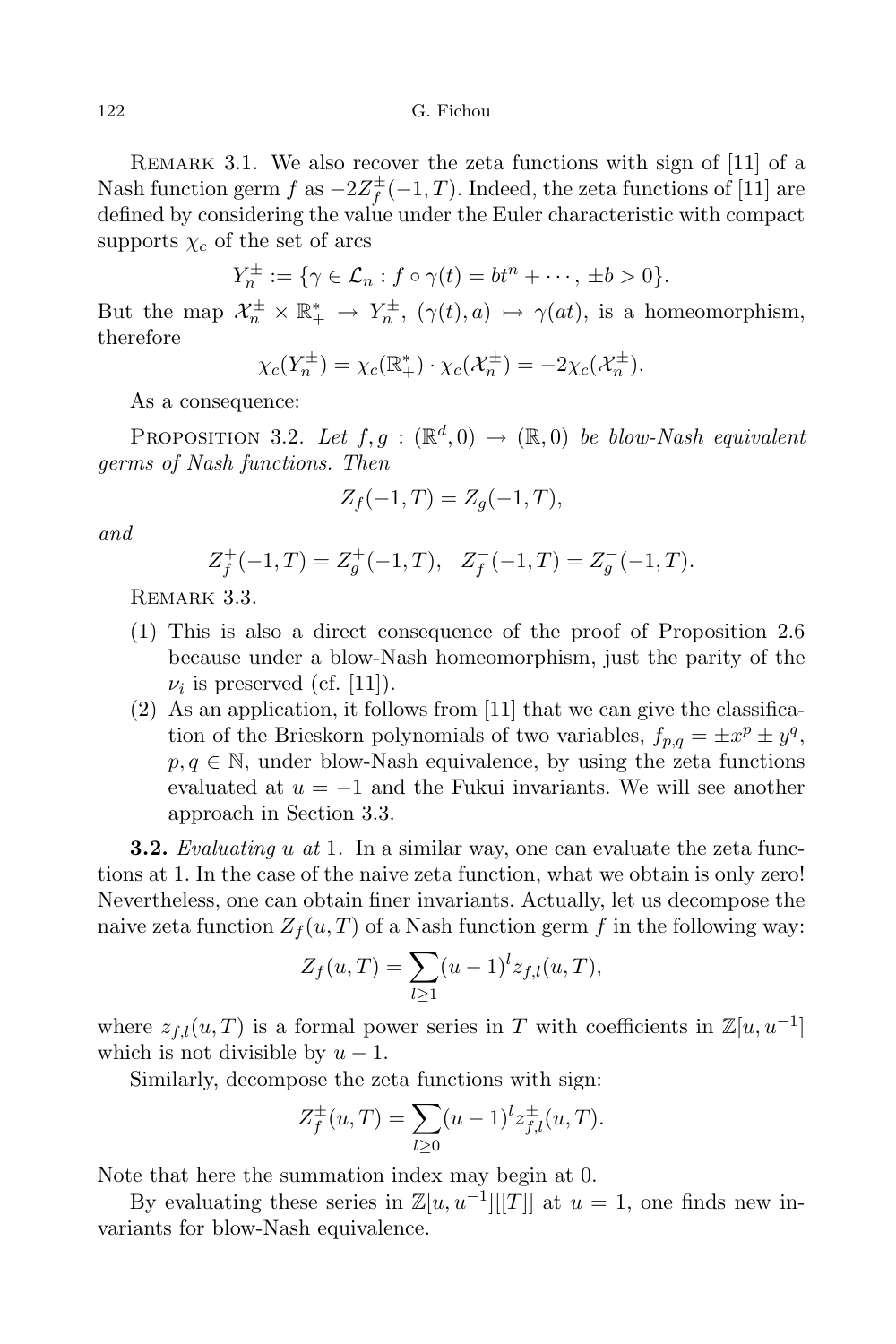THEOREM 3.4. Let  $f, g : (\mathbb{R}^d, 0) \to (\mathbb{R}, 0)$  be blow-Nash equivalent germs of Nash functions. Then

$$
z_{f,1}(1,T) = z_{g,1}(1,T), \quad z_{f,0}^{\pm}(1,T) = z_{g,0}^{\pm}(1,T),
$$

and

$$
z_{f,2}(1,T) \equiv z_{g,2}(1,T) \mod 2
$$
,  $z_{f,1}^{\pm}(1,T) \equiv z_{g,1}^{\pm}(1,T) \mod 2$ .

Note that by mod 2 congruence we mean equality of the series considered as elements in  $(\mathbb{Z}/2\mathbb{Z})[[T]]$ .

REMARK 3.5. If  $k \geq 2$ , then the series  $z_{f,k}^{\pm}(1,T)$  and  $z_{f,k+1}(1,T)$  are also invariant mod 2, but unfortunately they just vanish!

Proof of Theorem 3.4. This is a consequence of the Denef & Loeser formula given in Propositions 2.8 and 2.9. Let us concentrate first on the naive case.

Note that

$$
z_{f,1}(1,T) = \lim_{u \to 1} \frac{Z_f(u,T)}{u-1} \quad \text{and} \quad z_{g,1}(1,T) = \lim_{u \to 1} \frac{Z_g(u,T)}{u-1},
$$

that is,  $z_{f,1}(1,T)$  (respectively  $z_{g,1}(1,T)$ ) is the derivative with respect to u of  $Z_f(u,T)$  (respectively  $Z_g(u,T)$ ) evaluated at  $u=1$ . One can express these quotients via the Denef & Loeser formula (Proposition 2.8). As  $Z_f(u, T)$  and  $Z_g(u,T)$  are divisible by  $u-1$ , these quotients coincide up to the coefficients  $\nu_i$ , which only have the same parity. By evaluating u at 1, we obtain the equality

$$
z_{f,1}(1,T) = z_{g,1}(1,T).
$$

Similarly,  $z_{f,2}(1,T)$  is the derivative of  $Z_f(u,T)/(u-1)$  evaluated at  $u = 1$ . However, the derivatives of quotients of the type  $u^{-\nu}T^N/(1-u^{-\nu}T^N)$ appearing in the expression of the Denef & Loeser formula for  $Z_f(u,T)$  are of the form

$$
-\nu \frac{u^{-\nu-1}T^N}{(1-u^{-\nu}T^N)^2}.
$$

Therefore the mod 2 congruence of  $z_{f,2}(1,T)$  and  $z_{g,2}(1,T)$  comes from the mod 2 congruence of the different  $\nu$ .

One just has to repeat the same arguments with  $z_t^{\pm}$  $z_{f,0}^{\pm}(1,T)$  and  $z_{f,}^{\pm}$  $f_{,1}^{\pm}(1,T)$ in order to complete the proof of the theorem in the cases with sign.

EXAMPLE 3.6. Let  $f_{p,k}$  be the Brieskorn polynomial defined by

$$
f_{p,k} = \pm (x^p + y^{kp} + z^{kp}), \quad p \text{ even}, k \in \mathbb{N}.
$$

It is not known whether two such polynomials are blow-analytically equivalent or not. However, we prove below that for fixed  $p$  and different  $k$ , two such polynomials are not blow-Nash equivalent.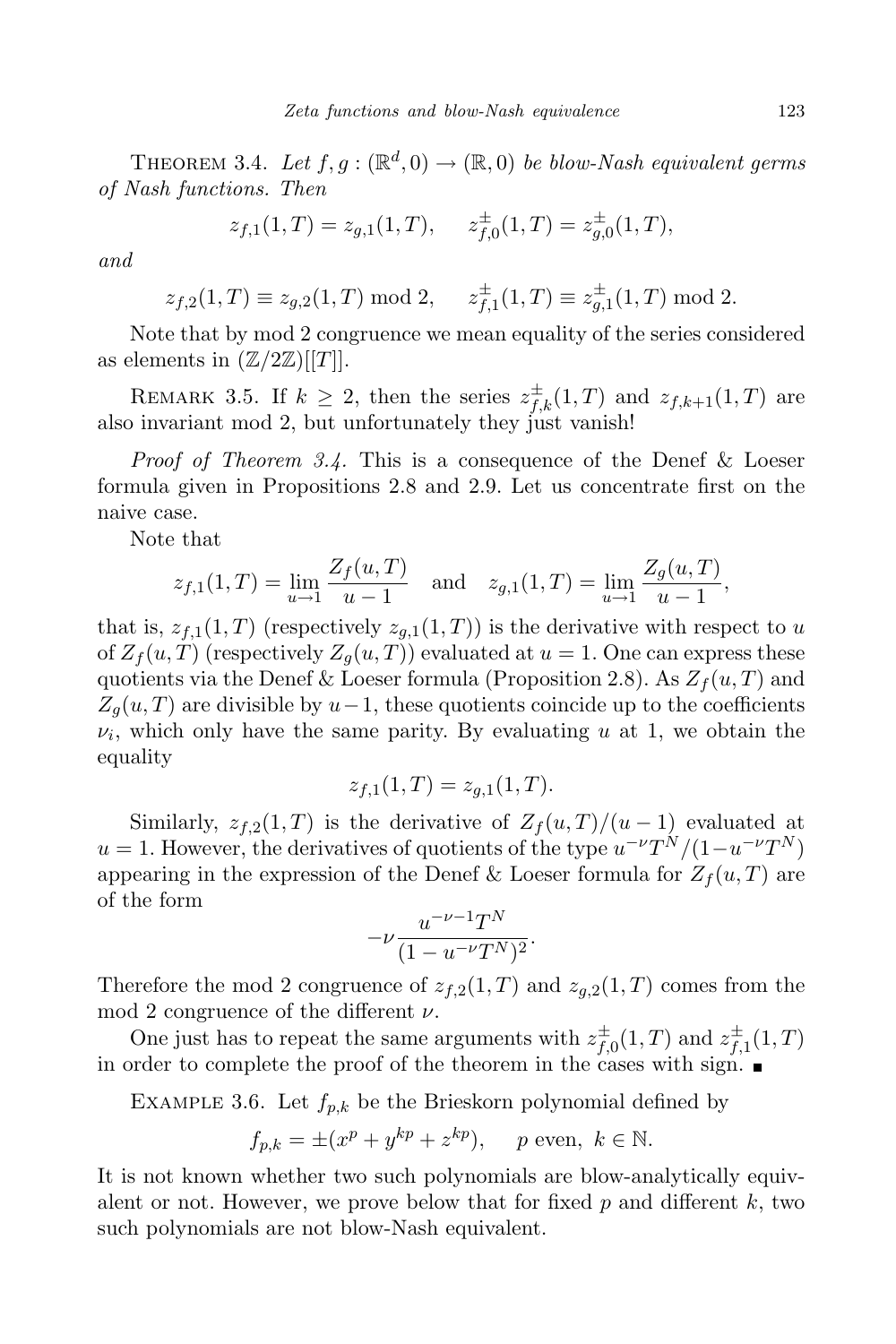Note that in [2], we established the analogous result concerning blow-Nash equivalence via a blow-Nash isomorphism, by using the naive zeta functions. Indeed, the naive zeta function  $Z_{f_{n,k}}$  of  $f_{p,k}$  looks like

$$
Z_{f_{p,k}} = (u-1)(u^{-1}T^p + u^{-2}T^{2p} + \dots + u^{-(k-1)}T^{(k-1)p}) + (u^3 - 1)u^{-k-2}T^{kp}
$$
  
+ 
$$
(u-1)(u^{-(k+3)}T^{(k+1)p} + u^{-(k+4)}T^{(k+2)p} + \dots + u^{-(2k+1)}T^{(2k-1)p})
$$
  
+ 
$$
(u^3 - 1)u^{-2(k-2)}T^{2kp} + \dots
$$

Now, for p fixed and  $k < k'$ , the pk-coefficient of  $Z_{f_{p,k}}$  is  $(u^3 - 1)u^{-k-2}$ whereas the one of  $Z_{f_{p,k'}}$  is  $(u-1)u^{-k}$ . Therefore, the *pk*-coefficient of  $z_{f_{p,k},1}$ equals 2 whereas the one of  $z_{f_{p,k'}},$  is 1, and so  $f_{p,k'}$  and  $f_{p,k'}$  are not blow-Nash equivalent.

**3.3.** Classification of two-variable Brieskorn polynomials. Effective classification of function germs under a "blow-type" equivalence relation is a difficult topic. In this direction, the simplest example people tried to handle is the one of Brieskorn polynomials. Actually, only the classification of two-variable Brieskorn polynomials has been done completely, under blowanalytic equivalence in [11], and also under blow-Nash equivalence via blow-Nash isomorphism in [2]. In Remark 3.3, we notice moreover that the invariants used in [11] enable us to get the classification also for blow-Nash equivalence. Here we present an alternative proof using only the invariants derived from the zeta functions.

Recall that two-variable Brieskorn polynomials are of the type

$$
\pm x^p \pm y^q, \quad p, q \in \mathbb{N}.
$$

As proven in [11], the zeta functions evaluated at  $u = -1$  (cf. Remark 3.1) enable one to distinguish the blow-Nash type except in the particular case of

$$
f_k(x, y) = \pm (x^k + y^k), \quad k \text{ even.}
$$

In that case, by the Denef & Loeser formula we obtain

$$
Z_{f_k}(T) = (u^2 - 1)\frac{T^k}{u^2 - T^k},
$$

and if  $f_k(x, y) = x^k + y^k$ ,

$$
Z_{f_k}^+(T) = (1+u)\frac{T^k}{u^2 - T^k}, \quad Z_{f_k}^-(T) = 0,
$$

and conversely,

$$
Z_{f_k}^+(T) = 0, \quad Z_{f_k}^-(T) = (1+u)\frac{T^k}{u^2 - T^k}
$$

if  $f_k(x, y) = -(x^k + y^k)$ .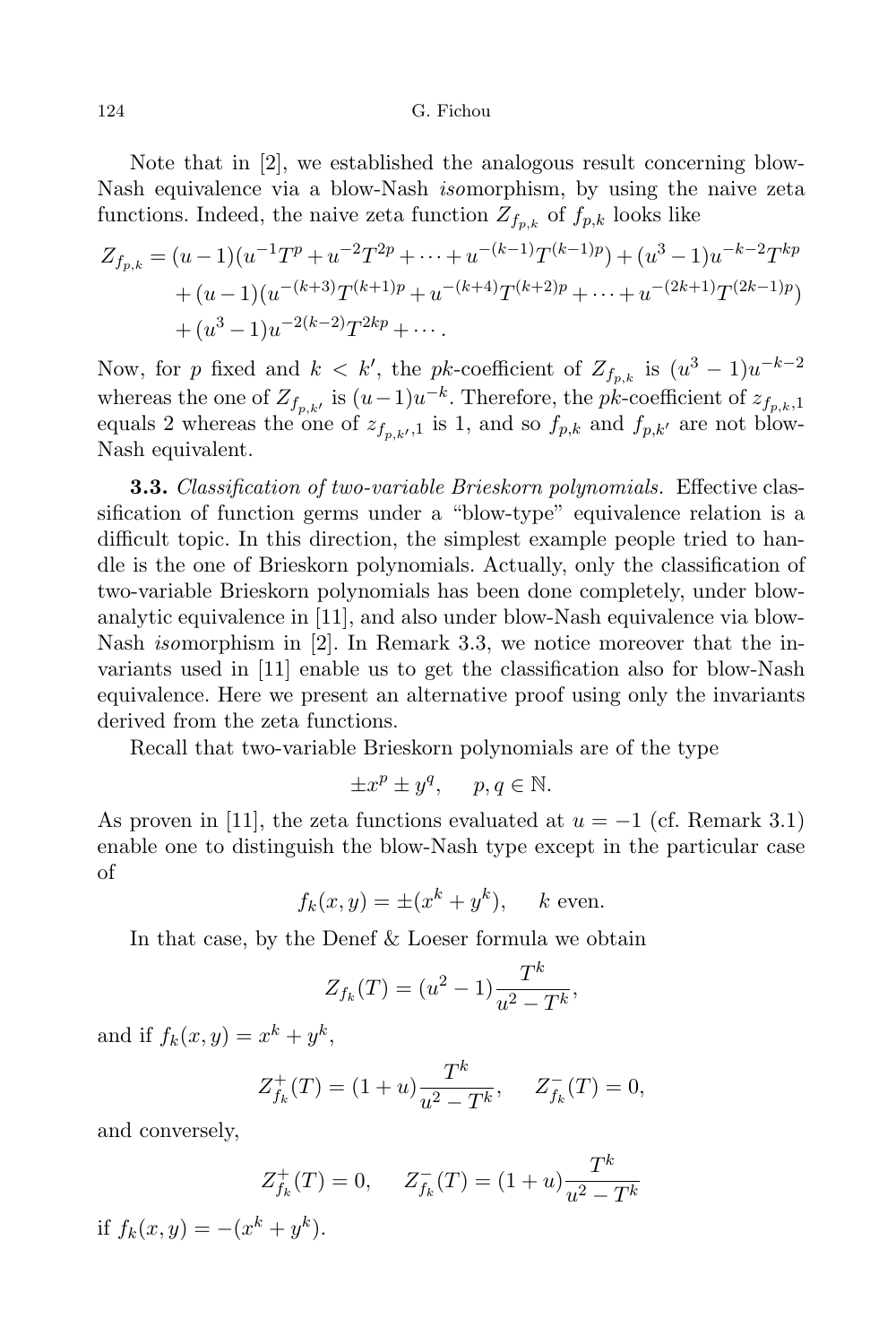Therefore

$$
z_{f_k,1} = 2\,\frac{T^k}{1+T^k}
$$

and thus  $z_{f_k,1} \neq z_{f_{k'},1}$  whenever  $k \neq k'$ , whereas if  $k = k'$  but the signs are different, the cancellation of  $z_{f_i}^+$  $f_{k,1}$  or  $z_{f_k}^$  $f_{k,1}$  enables one to distinguish  $f_k$ and  $f_{k'}$ .

As a consequence, we have proved that we can draw the classification under blow-Nash equivalence of the Brieskorn polynomials of two variables, by using the invariants derived from the zeta functions by evaluation of the indeterminate  $u$ . Moreover, this classification coincides with the ones established in [11] and [2], that is, the blow-analytic type, blow-Nash type via blow-Nash isomorphism and blow-Nash type of the Brieskorn polynomials of two variables are the same.

4. Questions. As we have already noticed, the invariants known for blow-analytic equivalence (the Fukui invariants [10], the zeta functions of S. Koike and A. Parusinski  $[11]$  are invariants for blow-Nash equivalence. However:

QUESTION 4.1. Are the zeta functions  $Z_f(u,T)$  of a real analytic function germ invariants for blow-analytic equivalence? Or, as a weaker version, are the invariants obtained after evaluation at 1 invariants for blow-analytic equivalence?

More generally, the differences between blow-Nash equivalence and blowanalytic equivalence are not known in the case of Nash function germs or even polynomial germs. As an example, we have proved that the blowanalytic and blow-Nash types of the Brieskorn polynomials of two variables coincide. But in general:

Question 4.2. Does blow-Nash equivalence coincide with blow-Nash equivalence via blow-Nash isomorphism?

QUESTION 4.3. Does blow-Nash equivalence coincide with blow-analytic equivalence on polynomial germs? On Nash function germs?

## References

- [1] J. Denef and F. Loeser, Geometry on arc spaces of algebraic varieties, in: European Congress of Math. (Barcelona, 2000), Vol. 1, 2001, 325–348.
- [2] G. Fichou, Motivic invariants of arc-symmetric sets and blow-Nash equivalence, Compos. Math. 141 (2005), 655–688.
- [3] —, The corank is invariant under blow-Nash equivalence, Kodai Math. J., to appear.